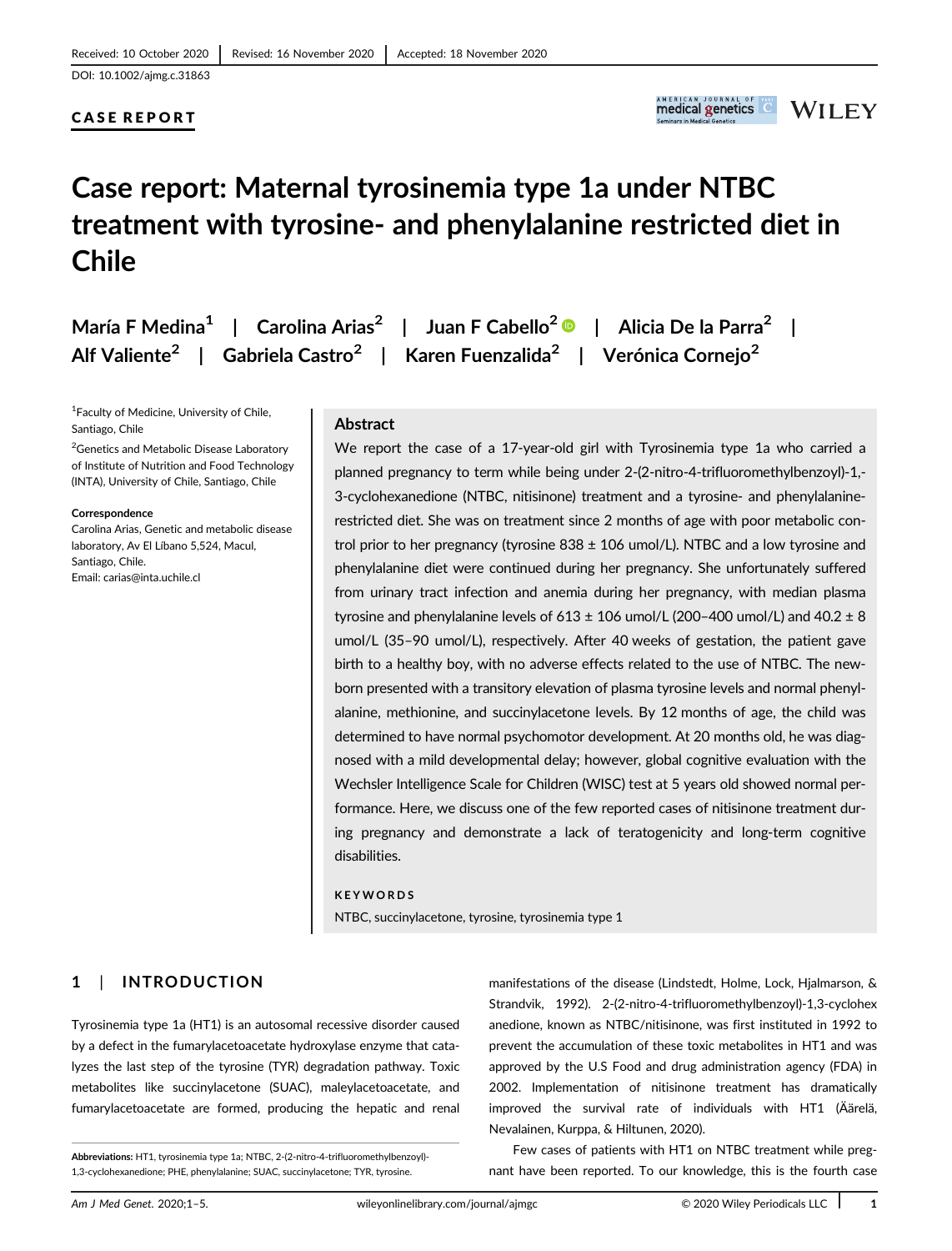2 WILEY medical genetics  $\circ$ 

reported worldwide and the first one in Latin America. In 2010, the case of a Belgian patient was reported with neither adverse effects to the fetus nor developmental delay up to 12 months of age (Lindstedt et al., 1992). In 2013, a report was published discussing a French patient whose newborn was diagnosed with HT1 and had normal social and physical development until 7 months of age (Vanclooster et al., 2011). In 2015, the first American case was published describing an uneventful 37-week pregnancy with a healthy newborn with normal development documented at 12 months of age (Kassel, Sprietsma, & Rudnick, 2015). No teratogenicity was observed in any of these reports (Garcia et al., 2012; Lindstedt et al., 1992; Vanclooster et al., 2011).

The aim of the present report is to describe the first Chilean case of a patient with HT1 treated with NTBC during pregnancy and to demonstrate the natural history of the exposed child's cognitive and physical development up until 5 years of age. This study was carried out as part of an HT1 follow-up program developed by the Institute of Nutrition and Food Technology (INTA) of the University of Chile and the Chilean Health Ministry, and it was approved by the ethics committee of the INTA.

## 2 | PERSONAL AND FAMILY HISTORY

The mother of the child in question was born in 1996. She was the fourth child to healthy, nonconsanguineous parents with the antecedent of a deceased brother at 10 months of age due to liver failure secondary to HT1. In spite of this, she did not undergo newborn screening given the lack of availability in Chile at the time of her birth.

At 1 month old, she was admitted to the hospital due to upper gastrointestinal bleeding. Initial laboratory testing showed hyperbilirubinemia and elevation of transaminases and total creatine kinase (CK) levels. Given her family history, acute liver failure, and hepatomegalia, HT1 was suspected. She was referred to INTA for further diagnostics because this was the national reference center for the diagnosis and treatment of inborn metabolic diseases in Chile.

A month later, the diagnosis of HT1 was confirmed given detected elevated urine SUAC at 140 (mmol/mol creatinine) (normal value: <0.5 mmol/mol/creatinine) and plasma SUAC at 32 μmol/L (< 0.5 μmol/L normal value:); tyrosine (TYR) was 455 μmol/L, phenylalanine (PHE) was 76 μmol/L, and methionine (MET) was 300 μmol/L, and alpha-fetoprotein (AFP) was markedly elevated (AFP) at 32,2000 ng/ml (NV <2,0–4,5 ng/ml). At 2 months old, she began follow-up treatment with NTBC and a TYR- and PHE-restricted diet including medical formula provided by the Metabolic Disease Laboratory of INTA.

After 1 month of NTBC treatment, different biochemical laboratory parameters were assessed showing levels of AFP of 14.600 μg/L, TYR of 142 μmol/L, PHE of 65 μmol/L, MET of 35 μmol/L, blood succinylacetone of 1.4 μmol/L, urine succinylacetone of <1 mmol/mol creatinine, and blood NTBC of 10.7 μmol/L. During her first year of life, the hepatomegaly fortunately reversed. Evaluation was uneventful until 4 years of age, when she developed photophobia and

elevated plasma tyrosine concentrations due to poor treatment compliance. A year later, she abandoned NTBC treatment for a month and developed peripheral neuropathy (porphyria-like crisis), resulting in lifelong gait difficulty. She began menstruation at 13 years old and at the age of 17 became pregnant.

She was periodically studied with either abdominal ultrasound or magnetic resonance imaging (MRI), both showing signs of chronic liver disease with no evidence of portal hypertension and focal lesions.

In the 9 months prior to the pregnancy, she showed persistently elevated serum TYR and PHE levels as a result of dietary noncompliance. These parameters were observed in a range between 600 and 900  $\mu$ mol/L (median of 780  $\pm$  148  $\mu$ mol/L) for TYR and 99-180 μmol/L for PHE (median of  $100 \pm 45.9$  μmol/L) (Figure 1). NTBC levels also varied widely throughout this period, with values both above and under the target range of 30–60 μmol/L (Kassel et al., 2015). AFP plasma levels dropped promptly after initiating NTBC treatment, with complete reversal after a month of therapy. Unfortunately, AFP could not be monitored regularly because the patient could not attend the scheduled sampling sessions. In the 3 years prior to the pregnancy, she presented with a mean plasma AFP of  $50.4 \pm 51$  ng/ml, with 34.9 ng/ml being the highest measurement directly before conception.

#### 3 | PREGNANCY COURSE

The patient became pregnant at 17 years of age, with detection at 7 + 5 weeks estimated gestational age. The risks and benefits of NTBC treatment during pregnancy were discussed based on available evidence. The patient consented to continue NTBC treatment. Nitisinone was continued at a dose ranging 0.7–0.8 mg kg<sup>-1</sup> day<sup>-1</sup> during pregnancy.



FIGURE 1 Tyrosine (TYR) and phenylalanine (PHE) levels in mother before and during pregnancy. Plasmatic levels of TYR and PHE were measured at the following weeks: points 1, 2, and 3 were determined at 33, 21, and 10 weeks prior to pregnancy, respectively. Points 4, 5, 6, and 7 were taken at 7.5, 13.6, 22, and 26 weeks of gestation, respectively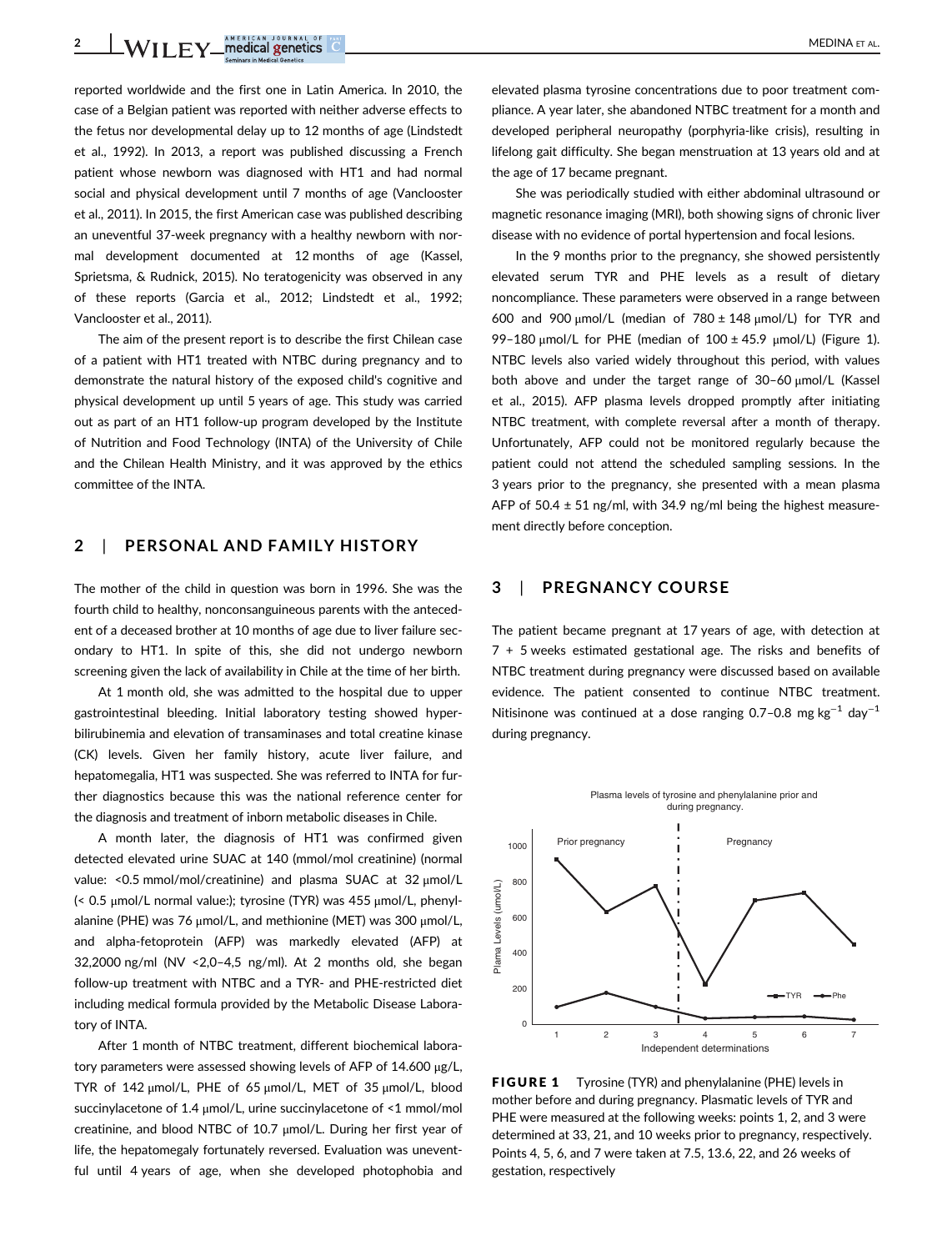Regarding nutritional intake, the patient had a diet consisting of protein of 1.4 ± 0.1 g kg<sup>-1</sup> day<sup>-1</sup> (85% medical food) and a daily intake of 80 g/day (recommendation >60 g/day). Energy intake was  $1.754 \pm 410$  kcal/ day (recommendation  $1.400 - 2.500$  kcal/day). Intake PHE + TYR was 627 ± 30 mg/day (recommendation 800–1,200 mg/ day) (Table 1). In addition, she received calcium 1,000 mg/day, iron 20–60 mg/day, zinc 20 mg/day, and folic acid 5 mg/day.

During her pregnancy, metabolic control showed median plasma TYR levels at  $613 \pm 106$   $\mu$ mol/L (NV 200-400  $\mu$ mol/L) and median plasma of PHE levels at  $40.2 \pm 8$  µmol/L (35-90 µmol/L) (Figure 1). Due to poor medical compliance, it was not possible to maintain regular monitoring of all metabolic parameters during the pregnancy. Only one urine organic acid determination was made during pregnancy, showing SUAC 0.38 mmol/mol of creatinine (normal <0.5 mmol/mol creatinine). Two samples of AFP were obtained at weeks 5 and 21, resulting in 11.8 and 142 μg/L, respectively. AFP dropped to 26.8 μg/L a month after birth. NTBC blood levels were measured at three points during the pregnancy (5, 20, and 24 weeks), resulting in a mean of 8.3 μmol/L(±2.5), demonstrating adherence to NTBC treatment (doses in the range of 0.73–0.77 mg kg $^{-1}$  day $^{-1}$ ) (Table 2). In addition, she had the following average lab values: hemoglobin at 11.02  $\pm$  1.9 g/dL, hematocrit at 31  $\pm$  5.8%, albumin at 3.5  $\pm$  g/dl, glycemia at 74 mg/dL, serum glutamic oxaloacetic transaminase (GOT) at 28 U/L (normal range 5–35 U/L), and serum glutamic pyruvic transaminase (GPT) at 30 U/L (normal range 5–30 U/L).

Ultrasound monitoring at weeks  $9 + 2$ ,  $17 + 6$ ,  $23 + 2$ , and  $29 + 2$ showed normal fetal development and growth. Intrauterine growth restriction was detected at week 35 + 4, falling from the 50th percentile (P) to P30 and to P20 at week  $38 + 3$ .

#### 4 | NEONATAL COURSE

After 40 weeks of estimated gestation, the baby was born by an uncomplicated spontaneous vaginal delivery. Birth weight was 3.150 g (P50), length was 48 cm (P50), and head circumference was 32 cm (P50). APGAR scores were 9 after 1 min and 10 after 5 min. Neonatal plasma levels of PHE and TYR were documented at 12, 24, 48, and 72 hr of life, and NTBC and SUAC levels were documented at 24, 72 hr, and 15 days of life (Table 2 and Figure 2).

At 12 hr of life, TYR was high at 788 μmol/L (normal range 50–150 μmol/L), and PHE was low at 14 μmol/L (normal range 40–140 μmol/L). At 24 hr of life, TYR was still high at 565.7 μmol/L, and PHE had reached a low normal level at 46.1 μmol/L. By 48 hr of life, TYR was 514 μmol/L, and PHE was 38.7 μmol/L. Plasma NTBC was 3.48 μmol/L at 24 hr, 2.75 μmol/L at 72 hr, and undetectable at 15 days of life. The mother's NTBC level at 48 hr postpartum was 3.44 μmol/L (Table 2).

HT1 diagnosis was ruled out, and breastfeeding was initiated with good tolerance. The baby was discharged at 7 days of life.

#### 5 | CHILD DEVELOPMENT

The child presented with normal anthropometric parameters and ageappropriate psychometric development up until 12 months of age. Later, he presented with mild developmental delay with a mental development index (MDI) of 73 and a psychomotor development index (PDI) of 80 points, corresponding to the expected results for a 17-month-old infant (2-month delay). The most recent cognitive evaluation using the Wechsler intelligence Scale for Children (WISC) was performed at 5 years and 2 months of age. The child presented with a normal-high total intellectual quotient (TIQ 111), average performance in verbal comprehension (VIQ 95), and a superior performance in visual-perceptive tasks (manual IQ 126).

| <b>TABLE 2</b> | NTBC blood levels in mother and newborn during |
|----------------|------------------------------------------------|
|                | pregnancy and postpartum                       |

|                            |                  | <b>Mother's NTBC</b><br>dose<br>$(mg kg^{-1} day^{-1})$ | Mother's<br><b>NTBC</b> blood<br>levels<br>(umol/L) |
|----------------------------|------------------|---------------------------------------------------------|-----------------------------------------------------|
| Time prior to              | 21               | 0.8                                                     | 14.39                                               |
| pregnancy<br>(weeks before | 17               | 0.8                                                     | 5.8                                                 |
| pregnancy)                 | 13               | 0.78                                                    | 8.42                                                |
|                            | 10               | 0.78                                                    | 11.69                                               |
| Pregnancy                  | 5                | 0.77                                                    | 11.75                                               |
| (weeks)                    | 20               | 0.75                                                    | 6.85                                                |
|                            | 24               | 0.73                                                    | 8.5                                                 |
| Postpartum                 | 12 <sub>hr</sub> | 0.73                                                    |                                                     |
|                            | 48 hr            | 0.73                                                    | 3.4                                                 |
|                            | 72 hr            | 0.73                                                    |                                                     |
|                            | 15 days          | 0.73                                                    |                                                     |
|                            | 4 months         | 0.71                                                    | 10.7                                                |
|                            | 11 months        | 0.67                                                    | 37.9                                                |

|  | <b>TABLE 1</b> |  | Nutritional intake during pregnancy |  |  |  |
|--|----------------|--|-------------------------------------|--|--|--|
|--|----------------|--|-------------------------------------|--|--|--|

| Pregnancy time (weeks) | Energy (kcal/day) | Protein (g/day) (g $kg^{-1}$ day $^{-1}$ ) | Protein formula (g $kg^{-1}$ day <sup>-1</sup> ) | Phe/TYR (mg/day) |
|------------------------|-------------------|--------------------------------------------|--------------------------------------------------|------------------|
| 7.5                    | 1,231             | 70.2/1.4                                   | 1.2                                              | 584              |
| 13.6                   | 1,702             | 71.2/1.4                                   | 1.2                                              | 642              |
| 22.0                   | 1.864             | 88.0/1.5                                   | 1.3                                              | 654              |
| 26.0                   | 2.219             | 82.0/1.5                                   | 1.3                                              | 627              |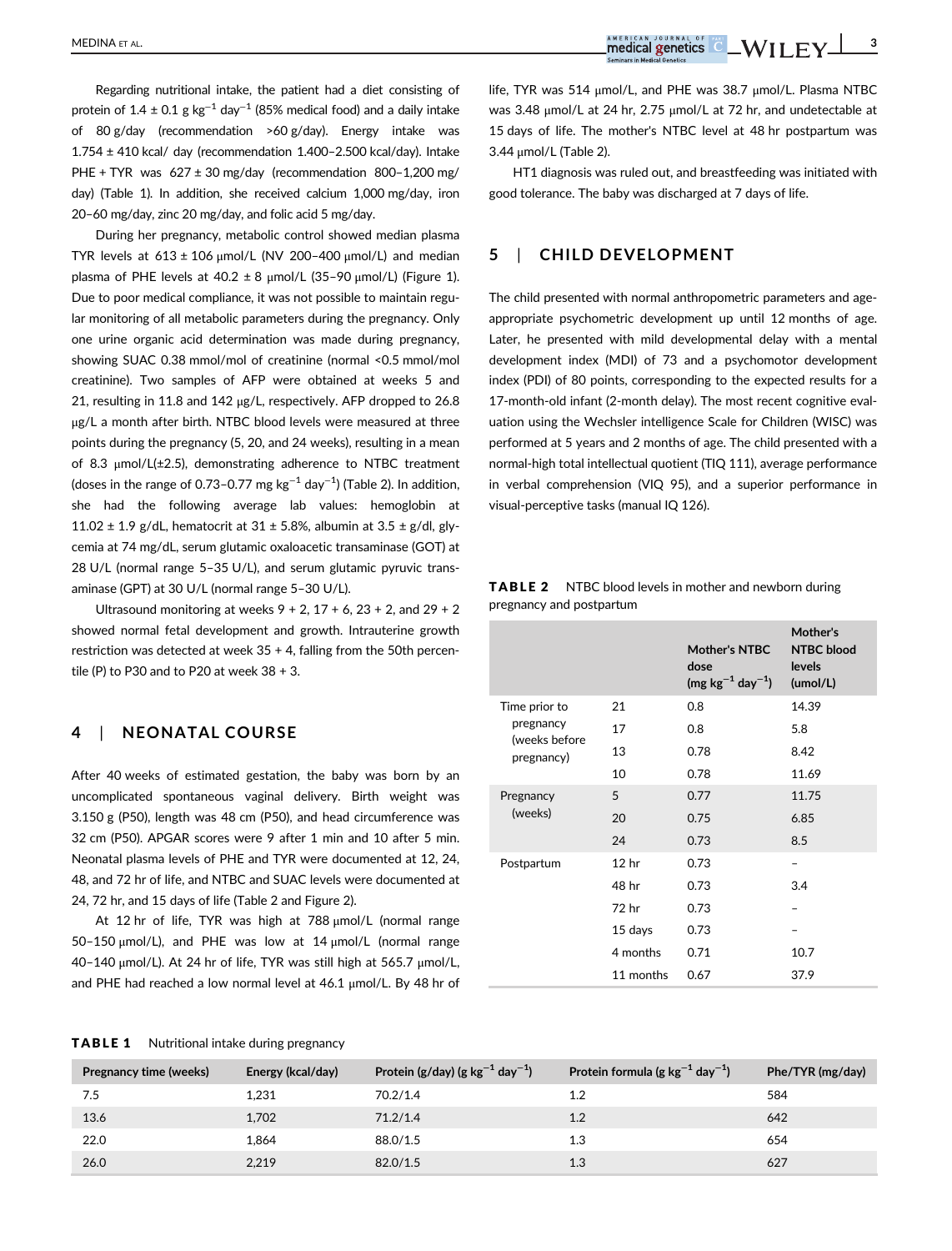4 WILEY medical genetics  $\bullet$ 



FIGURE 2 Time course of tyrosine and phenylalanine levels in cord blood and blood 2-(2-nitro-4-trifluoromethylbenzoyl)- 1,3-cyclohexanedione (NTBC) levels

# 6 | DISCUSSION

Here, we present the case of a female patient diagnosed with HT1 at an early age who carried her pregnancy to term while on NTBC treatment. The assessment of risks and benefits of continuing this treatment was discussed by parties involved based on available evidence in animal models and human-reported cases. Given the risk of renal and hepatic failure related to NTBC suspension, the decision to continue treatment was made. Nutritional intake was adjusted to provide sufficient protein to allow fetal growth, and the importance of treatment compliance was discussed with the patient.

Poor adherence to her prescribed diet and therapies, as well as participation in lab draws during pregnancy and postpartum, were complicated by her socioeconomic and geographic status. Despite these challenges, there were some lab values collected for the trending of PHE, TYR, NTBC, and SUAC levels, and she did undergo detection of NTBC in the blood during her pregnancy, suggesting some adherence to the drug treatment. Her blood NTBC levels were in the low range, with an average of 8.3 μmol/L (recommended level in plasma is 30–60 μmol/L); however, inactivation of the neurotoxic pathway seems to be effective as shown by registering urine SUAC levels under 0.5 mmol/mol creatinine. Recent reports show that 99% of patients with plasma NTBC level over 40 μmol/L present with SUAC levels in a range less than 0.25 mmol/mol creatinine (Davit-Spraul, Rhomdame, & Poggi-Bach, 2012). The recommended amount for HT1 patients is <1.0 mmol/mol creatinine (Jack & Scott, 2019). As reported in a recent study, our case also had a high AFP value at 21 weeks of pregnancy, a value that decreased postpartum, and the patient has no liver abnormalities detected thus far (Couce et al., 2010). Our NTBC determinations were collected via whole blood; however, conversion factors estimated in paired plasma and dried blood spot (DBS) samples of our group of patients demonstrated a conversion factor of 2.6 (Äärelä et al., 2020; Davit-Spraul et al., 2012). Given this conversion factor, the mean NTBC amount calculated in plasma increases by 20.5 μmol/L, and it has been reported in a considerable percentage of patients who handle a range of NTBC between 20 and 30 μmol/L, and it has also been reported that they can still present with a SUAC excretion below 0.5 mmol/mol creatinine (Davit-Spraul et al., 2012). Transference of NTBC from mother to fetus through the placenta has been previously reported (Garcia et al., 2012). Here, we show a newborn who presented with an NTBC level similar to the mother's levels at 48 hr of life, with decreasing levels over time until they were undetectable at 15 days of life despite an exclusive breastfeeding regimen (Table 2) (Garcia et al., 2012; Lindstedt et al., 1992; Vanclooster et al., 2011).

We were unable to compare the ratio between maternal and fetal PHE and TYR plasma levels at birth. It is known that fetal plasma PHE is, on average, 1.5 times higher than maternal levels (Laeremans et al., 2020) and that fetal TYR levels tends to be  $2.2 \pm 0.5$ -fold higher when compared to maternal TYR (Schoonheyt, Clarke, Hanley, Johnson, & Lehotay, 1994). If we compare the latest known maternal PHE and TYR levels to the highest newborn determinations, we can observe a ratio of 1.7 for fetus/mother PHE and 2.1 fetus/mother for TYR. The transitory raise in TYR levels could be explained by the active transplacental transport this amino acid presents (Cornejo, Raimann, Pérez, Desviat, & Arias, 2017).

Previous studies in animal models have shown teratogenic effects of NTBC, such as omphalocele, gastroschisis, and growth restriction, when administered at doses 2.5–125-fold higher than the maximum human dose (Vanclooster et al., 2011). So far, no human reports have suggested an association between the use of NTBC and negative effects in fetal development (Garcia et al., 2012; Lindstedt et al., 1992; Vanclooster et al., 2011). In this case, fetal development was normal until the third trimester when intrauterine growth restriction was detected. Even though reduced mean pup weight has been described in murine models under NTBC, in this particular case, this